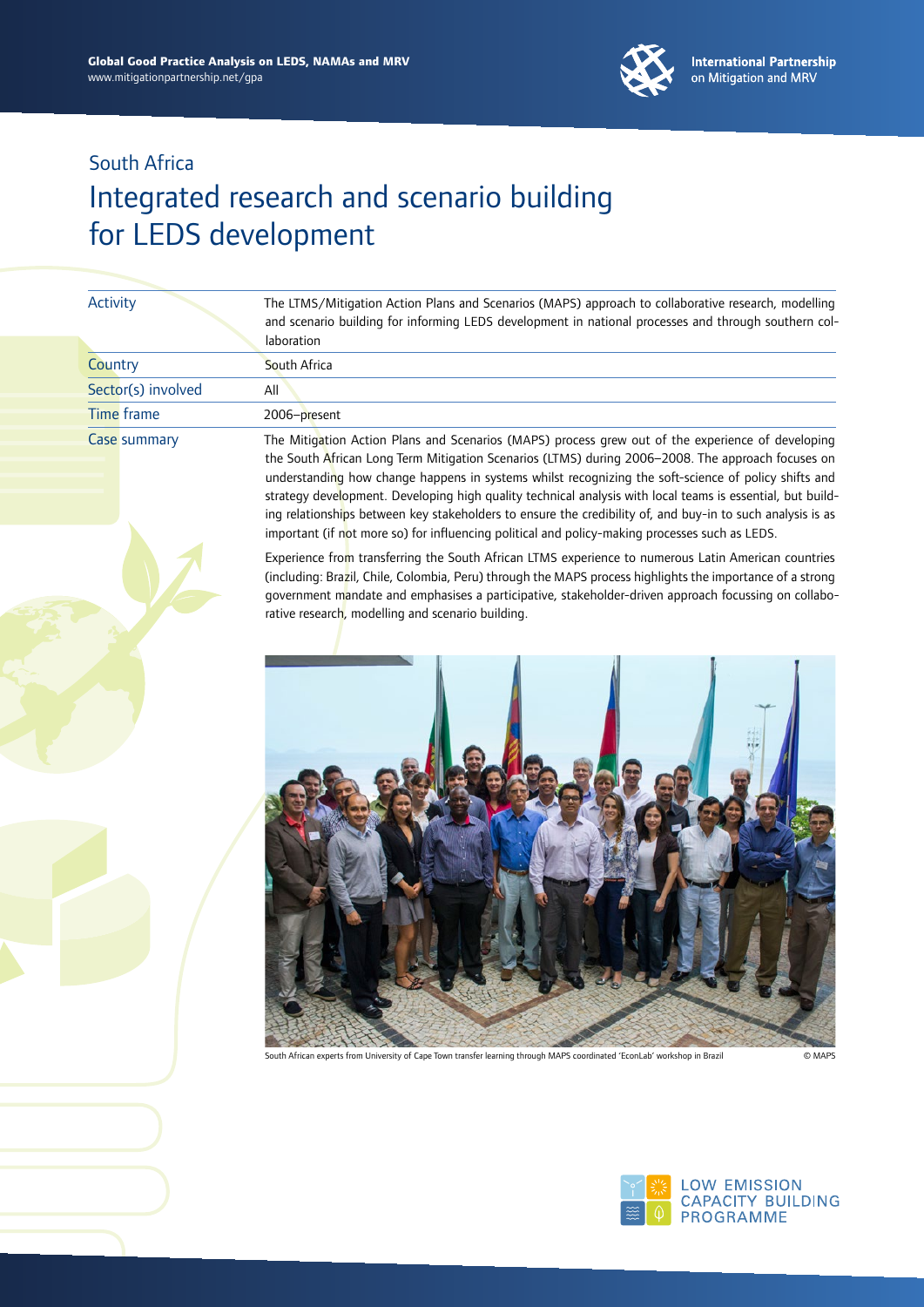| Background        | The South African LTMS was developed through a national research team at the University of Cape Town<br>and an extensive stakeholder consultation process with government agencies, businesses, labour move-<br>ments and civil society which took place from 2006-2008. The process took a data-based approach to<br>scenario development by drawing on two major components: process and research. It sought to develop<br>ambitious but realistic scenarios, whose stories drew on credibility from the rigor of the underlying tech-<br>nical research. The LTMS consequently informed South Africa's position for the UNFCCC-COP in Copenha-<br>gen and provided the basis for much of its subsequent domestic climate change policy.                                                                                                                                                                                                      |
|-------------------|-------------------------------------------------------------------------------------------------------------------------------------------------------------------------------------------------------------------------------------------------------------------------------------------------------------------------------------------------------------------------------------------------------------------------------------------------------------------------------------------------------------------------------------------------------------------------------------------------------------------------------------------------------------------------------------------------------------------------------------------------------------------------------------------------------------------------------------------------------------------------------------------------------------------------------------------------|
|                   | Based on the achievements of the LTMS scenario building process in South Africa (see figue below) the<br>Mitigation Action Plans and Scenarios (MAPS) programme was developed to facilitate similar processes<br>in a number of Latin American countries (including: Brazil, Chile, Colombia and Peru). As with the LTMS,<br>central to the process is the way it combines research and stakeholder interest with policy and planning. It<br>emphasises participative processes to engage stakeholders from all sectors within participating countries<br>and partners them with the best indigenous and international research.                                                                                                                                                                                                                                                                                                                |
| <b>Activities</b> | Securing a high level mandate: In South Africa, a high level mandate was provided by the government's<br>$\mathbf{w}$<br>Cabinet. In Brazil, Colombia, Chile and Peru, senior political leaders were approached and pledged to<br>support/collaborate in the process. The approach taken was usually via the environment ministries but<br>emphasis was placed on securing at least 3-5 ministers (inc. ministries of finance) and their advisers. It<br>was advantageous for the country's president to at least be aware of the process' efforts.                                                                                                                                                                                                                                                                                                                                                                                             |
|                   | Establishing a local project team: Collaborating with local institutions (e.g. universities, NGOs, expert<br>consultancies, etc.) and government ministries, a project management team is put together with the<br>necessary skills to effectively manage and coordinate the research and participative engagement pro-<br>cess.                                                                                                                                                                                                                                                                                                                                                                                                                                                                                                                                                                                                                |
|                   | Establishing a Scenario Building Team (SBT): The project team selected stakeholders from government,<br>business and civil society to form a Scenario Building Team (SBT). The individuals on the SBT partic-<br>ipated in their personal capacity and did not formally represent their respective organisations or sec-<br>tors. They engaged in managed dialogue with research groups, commissioning research and providing<br>inputs and assumptions, evaluating results, developing the Scenario framework and a final report. In<br>South Africa, all stakeholders approved the Scenario Report, and accept the Technical Reports - and<br>similar outcome is expected in the other countries. Significant effort is put into agreeing rules govern-<br>ing the process, defining assumptions and key drivers for the scenarios, and auditing the accuracy of<br>initial results. The outputs of the SBT's work are achieved by consensus. |
|                   | Establishing a High Level Group (HLG): A High Level Group was convened to include senior political<br>$\boldsymbol{\mathcal{V}}$<br>decision-makers relevant for implementing policy based on the scenarios developed. In South Africa<br>the group consisted of Ministers in the established Inter-Ministerial Committee on Climate Change<br>(IMC) together with national leaders from business/labour/civil society sectors.                                                                                                                                                                                                                                                                                                                                                                                                                                                                                                                 |
|                   | Communicating findings to the HLG: Scenarios were communicated to the HLG in phases to build<br>»<br>understanding and "buy-in". In South Africa, this took the form of roundtable discussions with both<br>multi-sectoral and individual sectoral groups. The key to this was to ensure a link between the scenar-<br>ios and current national policy that could be affected or influenced. Similar processes have regularly<br>taken place in Chile, Peru and Colombia.                                                                                                                                                                                                                                                                                                                                                                                                                                                                       |
|                   | Working with HLG to use findings in national policy: The project team worked with the HLG members<br>$\boldsymbol{\mathcal{V}}$<br>to ensure that they champion the work and integrate it into policy-planning.                                                                                                                                                                                                                                                                                                                                                                                                                                                                                                                                                                                                                                                                                                                                 |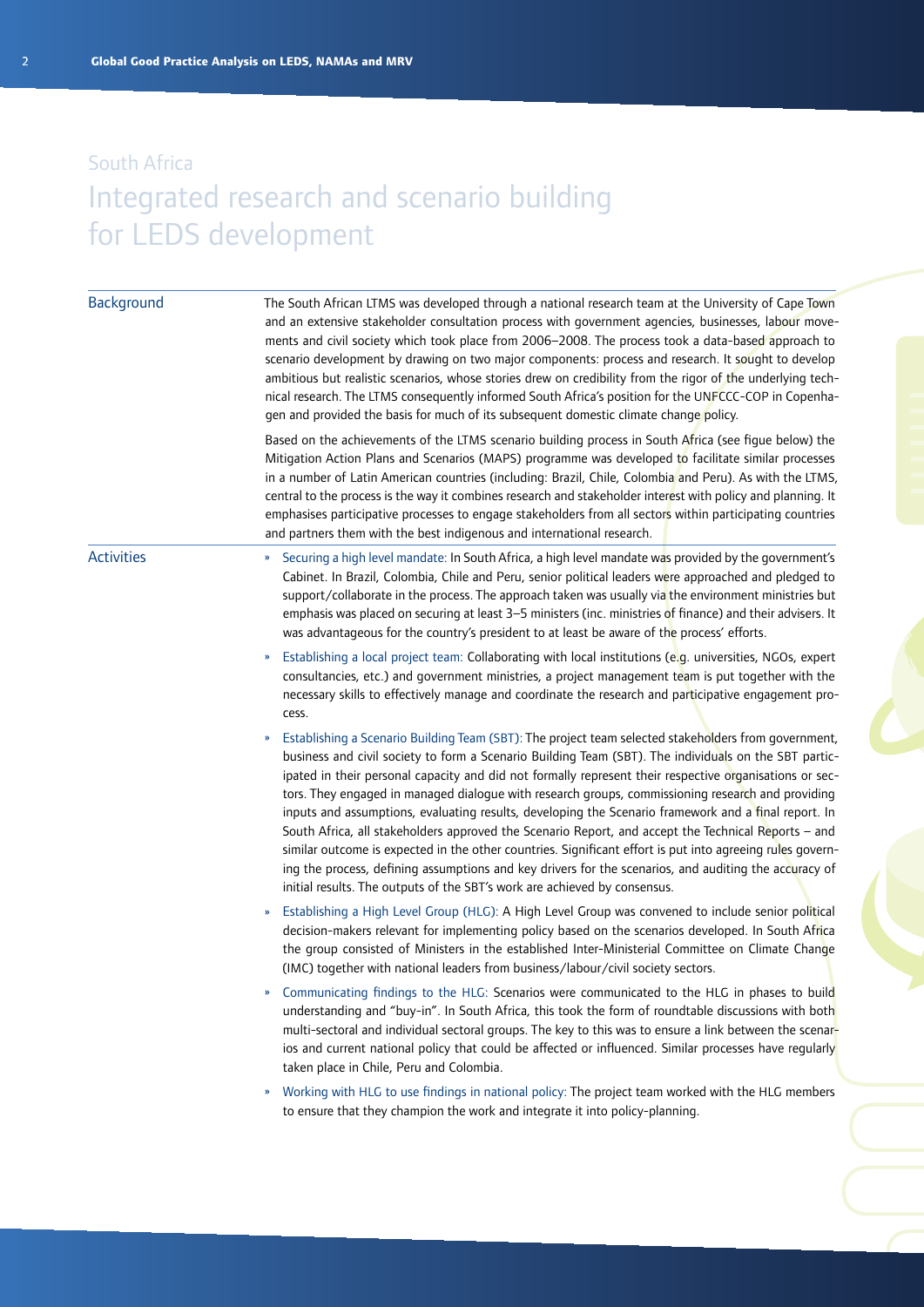| Institutions involved | The LTMS case provides a good illustrative example of key institutions to be involved: Cabinet of the<br>South African Government; Department of Environmental Affairs & Tourism (DEAT) (now Department of<br>Environmental Affairs); University of Cape Town's Energy Research Centre (ERC); Department of Minerals<br>and Energy; Tokiso (a local mediation company)                                                                                        |
|-----------------------|---------------------------------------------------------------------------------------------------------------------------------------------------------------------------------------------------------------------------------------------------------------------------------------------------------------------------------------------------------------------------------------------------------------------------------------------------------------|
| Cooperation with      | Cooperation varied from country to country. In the case of the LTMS, key organisations involved are<br>listed above. Cooperation is broadly replicated in the cases of Brazil, Colombia, Chile and Peru, where<br>cooperation is largely between government ministries, national universities and a range of process experts<br>(individual consultants or organisations). See the MAPS website for details (www.mapsprogramme.org).                          |
| <b>Finance</b>        | The LTMS was fully funded by the South African Government. The scaling up of the collaboration into<br>MAPS was made possible by seed funding provided by the Children's Investment Funding Foundation<br>(CIFF). This was followed by further support from the UK/Dutch funded Climate and Development<br>Knowledge Network (CDKN), the Swiss Agency for Development and Cooperation (SDC) and a range of<br>other funders for different country programmes. |
| Impact of activities  | High-level political support secured: Application of the MAPS approach in Brazil, Chile, Colombia and<br>$\mathbf{v}$<br>Peru is at varying stages of implementation but in all countries, high level, inter-ministerial mandates<br>have been secured.                                                                                                                                                                                                       |
|                       | Awareness raised: In South Africa, the LTMS process was credited with significantly raising levels of<br>»<br>awareness on climate change and the high-level process and political work started conversations criti-<br>cal in the policy development process (Winkler, 2007). The processes underway with MAPS support in<br>Chile, Colombia, Peru and Brazil are already showing signs of having a similar impact.                                          |
|                       | South Africa's LTMS Process                                                                                                                                                                                                                                                                                                                                                                                                                                   |
|                       | <b>Facilitation Team</b><br>Stakeholder Identification<br><b>Process</b><br>University of Cape Town-led<br>research teams                                                                                                                                                                                                                                                                                                                                     |

Source: World Bank, »Low Carbon Study: South Africa«, Presentation, April 2009.

High-level Group »Political Group«

Decided which emission scenarios fit context best Cabinet Adoption

Scenario-buidling stakeholder team Including representatives from labor, civil society, private sector, Eskom, Sasol »Sherpa Group«

Stakeholder group devised scenarios: 1. Developer background contexts 2. Created emission scenarios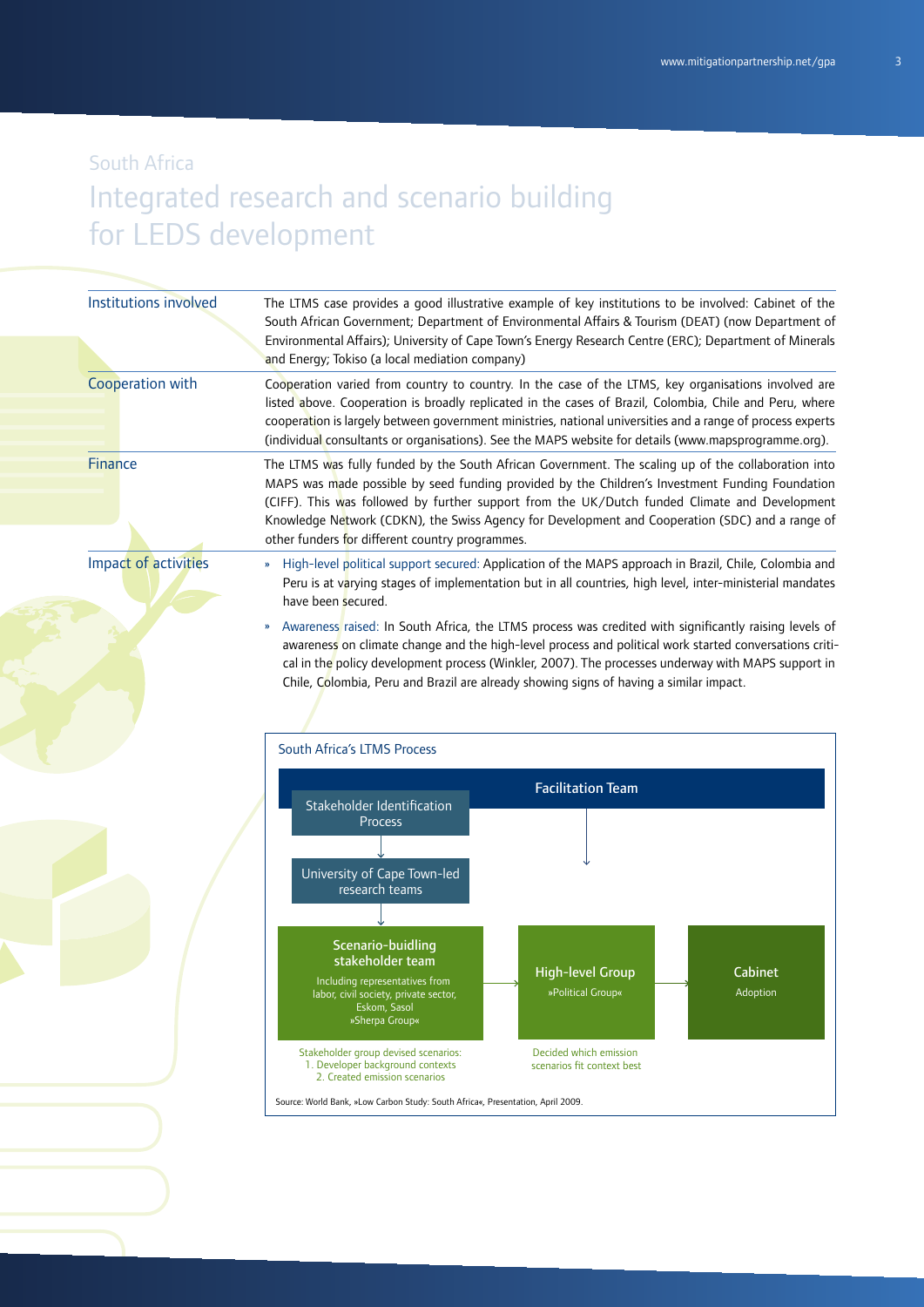|                         | Key stakeholders engaged and collaborating: Scenario Building Teams and High Level Groups all in-<br>volve and engage key stakeholders to develop the evidence base and apply it in the development of<br>national LEDS and other relevant strategies.                                                                                                                                                                                                                                                                                                                                                                                                                                                                                                                                                                                                                                   |
|-------------------------|------------------------------------------------------------------------------------------------------------------------------------------------------------------------------------------------------------------------------------------------------------------------------------------------------------------------------------------------------------------------------------------------------------------------------------------------------------------------------------------------------------------------------------------------------------------------------------------------------------------------------------------------------------------------------------------------------------------------------------------------------------------------------------------------------------------------------------------------------------------------------------------|
|                         | Evidence developed and integrated into planning: For example, in Colombia, specific sectoral mitiga-<br>»<br>tion actions have been identified and are being integrated in Sectoral Mitigation Action Plans (SMAPs).                                                                                                                                                                                                                                                                                                                                                                                                                                                                                                                                                                                                                                                                     |
|                         | Skills, knowledge and capacity built: Through collaborative workshops and technical training activities<br>relevant skills and knowledge capacity in the participating countries has been built together with<br>trusting, collaborative peer-to-peer learning relationships across the region.                                                                                                                                                                                                                                                                                                                                                                                                                                                                                                                                                                                          |
| Why is it good practice | The LTMS and MAPS process is country driven and emphasises co-development and collaboration<br>»<br>rather than imposing generic expertise. Commitment and leadership at the highest political level is a<br>prerequisite for the approach to be initiated and coordination across different key ministries and the<br>involvement of stakeholders is central to the research collaborations and how the evidence is then<br>applied.                                                                                                                                                                                                                                                                                                                                                                                                                                                    |
|                         | Thorough and transparent analysis combined with professional and technical support features strongly<br>in the research activities of the MAPS process. This helps the country to develop a long term vision<br>based on reliable data; and successful application across a range of country contexts demonstrates the<br>transferability of the approach.                                                                                                                                                                                                                                                                                                                                                                                                                                                                                                                               |
| <b>Success factors</b>  | Securing a strong mandate: Securing a strong initial mandate supported by multiple ministries and<br>»<br>formalised in writing, provided and important foundation for engagement and credibility of the work.<br>This mandate is critical both during the research and dissemination phases.                                                                                                                                                                                                                                                                                                                                                                                                                                                                                                                                                                                            |
|                         | Emphasis on a collaborative approach: Rather than prescriptive, top-down, government led activity.<br>»<br>This particularly helped secure involvement of some stakeholders and enabled sharing of data both<br>domestically and with regional peers (e.g. across the MAPS countries) which MAPS encouraged and<br>facilitated.                                                                                                                                                                                                                                                                                                                                                                                                                                                                                                                                                          |
|                         | Building and managing trusting relationships with stakeholders: Teams leveraged existing relationships<br>with government counterparts to build trust in the transparency and objectivity of the scenarios/low<br>carbon growth studies. Key elements of this include:<br>Transparency in approach, modeling, data, and assumptions works.<br>»<br>Objectivity and flexibility in approach promotes collaboration and national ownership of results.<br>»<br>Active stakeholder participation ensures sustainability.<br>$\boldsymbol{\mathcal{W}}$<br>Study teams selected in collaboration with national stakeholders' supports legitimate and credible<br>D.<br>results.<br>Links among stakeholders, study participants, and government ministries facilitates cross-sector<br>W.<br>dialogue, a crucial input when developing mitigation strategies and prioritizing interventions. |
|                         | South-south collaboration helped build trust: As the MAPS process was advocated by a South African<br>»<br>based partnership which had been through a similar process, this was an important factor in ensuring<br>buy-in given the greater level of trust engendered from South-South collaboration and the fact they<br>could draw on real comparable experience.                                                                                                                                                                                                                                                                                                                                                                                                                                                                                                                      |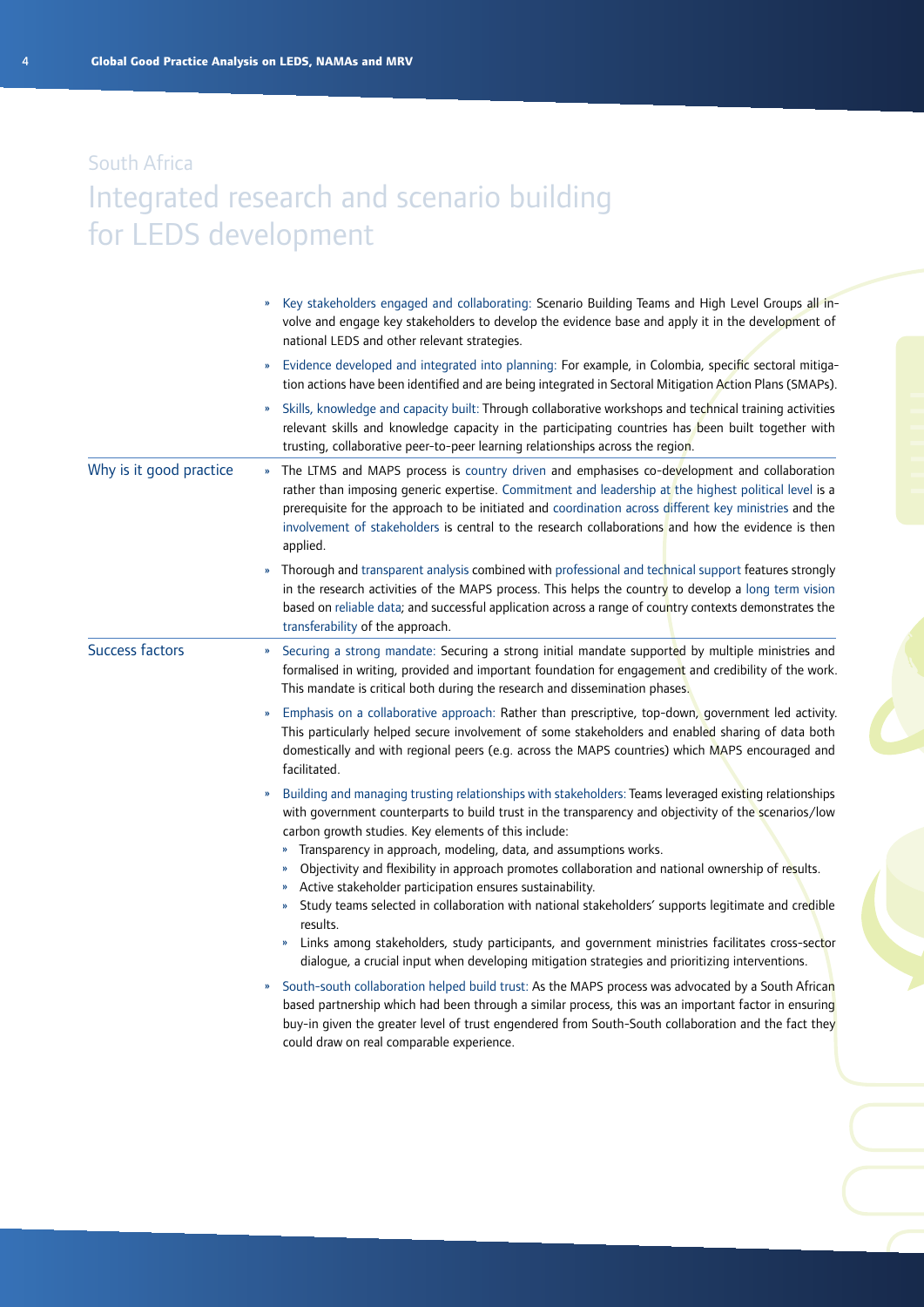### Overcoming barriers/ challenges

**Capacity** 

Finance

Information

What were the main barriers/challenges to delivery? How were these barriers/challenges overcome?

To ensure processes build domestic capacity (often a requirement of the government or international funder); with sometimes limited domestic expert capacity available there can be competition for the time/ capacity of a small pool of national experts (e.g. academics). This can be a challenge to engage them and keep them active in the process – particularly if funding or political support is delayed.

Emphasising the benefits of collaboration both domestically, regionally and internationally helped motivate involvement as did emphasising the publication opportunities (i.e. offering joint authorship of planned publications). Working through the (sometimes slow) bureaucratic processes involved in engaging universities did require some patience. And when funding was delayed, this increased the challenge of keeping researchers committed to the work. In the MAPS approach this was achieved by "investing a lot of time keeping them engaged" through regular in person visits.

### Securing sufficient finance at the right time to develop activities is a challenge. The data collection and analysis process is capital intensive.

The MAPS approach began with a small amount of seed funding to establish a coordinating team and engage key stakeholders in government and domestic research institutions. As the approach was new and potentially risky this required a less risk averse funder (in the MAPS case a philanthropic foundation – CIFF – fulfilled this role). Once established the potential for impact was clearer and a less risky prospect for other funders (in the MAPS case the UK/Dutch government funded CDKN programme then provided further finance to develop activities).

### Effectively coordinating how much and how widely information is shared can be challenging. On the one hand, communicating the data widely and ensuring it influences the policy process is a key aim. However, sharing too much information too early can risk credibility if data quality is not high enough.

Effectively coordinating how information requests are dealt with from outside is important. Once you create data, there is demand for it (from government, e.g. baseline data for developing NAMAs) or the private sector (assessing threats and opportunities for operations and investments). This is attractive for researchers because if data is used it is legitimised and becomes the "official data" so a balance has to be struck between reassuring researchers that they will be able to publish/share data (important for motivating their engagement with the work) but also controlling the release of information (e.g. through confidentiality agreements written into contracts – which is important to enable this control).

Being alert to sudden changes in the prominence of data and information (e.g. if a politician suddenly announces that the national GHG inventory is prepared when in reality it is still yet to be finalised). When data and information suddenly becomes politicised like this, the response can potentially affect the future mandate, impact, scope or focus of the work.

Close coordinating/communication with government can help ensure a coordinated process (and avoid any surprises with data availability being announced before it is ready for use). However, sometimes political events can accelerate the interest in and demand for the information and in such cases it is important to respond as quickly as possible to take advantage of the opportunity for the data to be used. In the MAPS case this has sometimes demanded research teams working through the night at short notice to resolve technical conflicts and reach consensus ensure information can be released for use earlier than originally planned.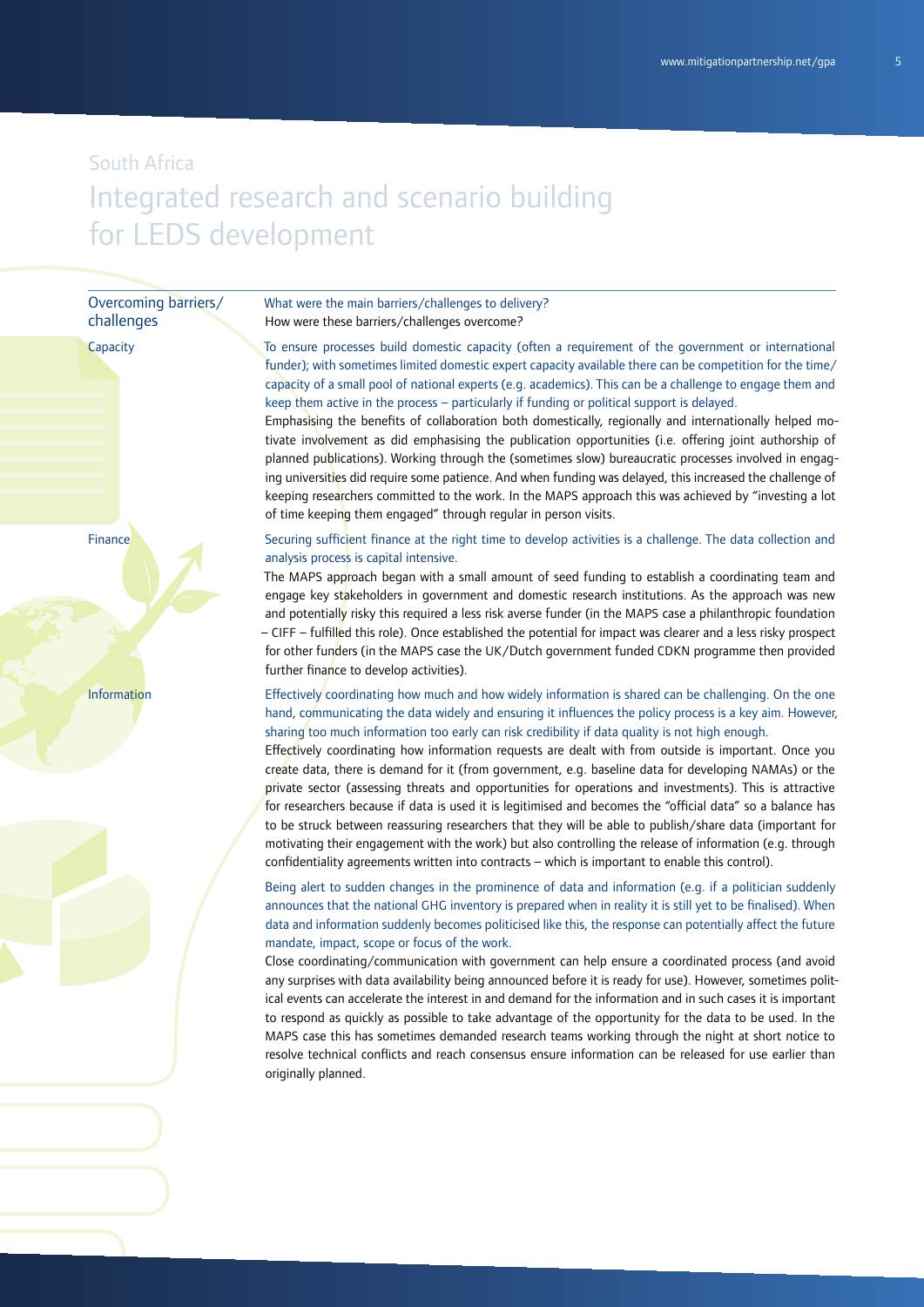#### Effectively communicating the results and outputs to the media can be challenging.

Approach the media directly early on, to brief them on the process. Involving powerful government ministries (e.g. Finance) or politicians (e.g. Ministers) helps draw attention (e.g. in Chile, the MAPS process convened a lunch meeting with 20 journalists and the Ministry of Environment). Building personal relationships with journalists helps reduce the risk of inaccurate or misleading information being published (e.g. journalist can quickly fact-check etc.). This is particularly important in contexts without specialist journalists who understand technical or political background to the work.

### Institutional

Participative approaches can seem risky for the government (particularly if they are not commonly used in policy-making) it is effectively a handover of power which can be politically uncomfortable and thus challenging.

Be open about both the costs and the benefits. The costs include having to deal with and work through conflict (which is inevitable) in order to build consensus and collaboration around the analysis. This requires investment, in terms of time and dedicated skills (mediators/facilitators) which need to be trained up locally or support from outside (MAPS trained 25 such facilitators in 2012 with seven now working across MAPS countries in LAC). The benefits of this effort is that it results in stronger, more robust analysis to base decisions on and stronger consensus around the end results making them less open to contestation at a later stage – and hence more politically robust.

### Ensuring access to data and information is crucial to the process, but getting people to share information both domestically (between organisations) and regionally (between countries) is a challenge.

Target and engage the right people through combined efforts of a research lead and process lead (facilitator/mediator). These two key roles work hard to engage people who have knowledge of the sector (e.g. academia, relevant government agencies, private sector) and actively work to build trust and common understanding. This requires activities throughout (e.g. regular visits, face-to-face meetings, workshops and peer review). Personal relationships are important and creating an atmosphere of open-ness and engagement around areas of common interest (e.g. "we are struggling with this issue too" builds feeling of collaboration with strengthens motivation to contribute). The importance of MAPS' status as a southern-based effort is also important – and it is actively presented as an equal, supportive collaboration rather than foreign experts coming to tell the local stakeholders how to do things.

### Ensuring effective on-going participation is challenging. Some are sceptical of collaborative processes, others are resistant to too many being involved. Some do not participate consistently (e.g. due to time/ resource constraints of NGO participants) and others do not always recognise the value of investing the efforts (e.g. some private sector actors). Sociocultural

Building trust is a crucially important part of the processes. It's not about becoming friends but building respect and clear relationships. Having a dedicated facilitator to lead and coordinate the on-going engagement process makes a crucial difference. Elaborate and agree rules of engagement early – and together. Group activities can also be useful here (e.g. bringing people together in retreat workshops where you work and play together).

### Government led processes have both positives and negatives: In relation to stakeholder engagement, on the one hand, stakeholders know the work will be more likely to influence policy-making and this has positive benefit as it attracts key actors (because they think something is being "cooked up" and want to be there. On the other hand it can be negative as other stakeholders will be more conservative (e.g. private sector) because they are aware it could become regulation. Lessons learned

» It may not matter specifically what role the government plays: As long as they are supportive. For example, the MAPS process in Chile involves the government in a technical role. In Peru the role has been more about communications and political support for the process.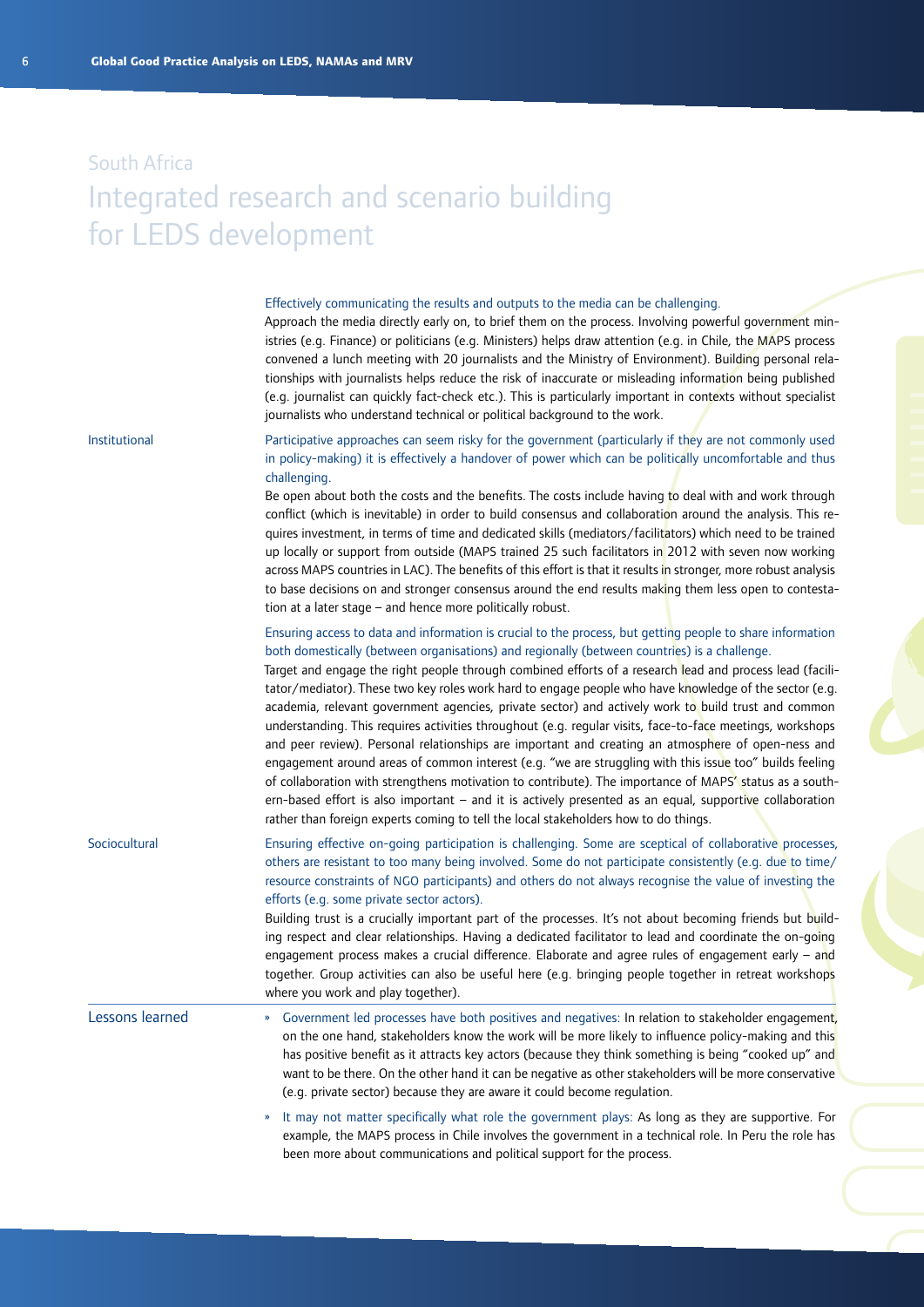| » Economic as well as climate champions are important: The process largely worked through govern-   |
|-----------------------------------------------------------------------------------------------------|
| ment champions who are "climate change" people (i.e. in the ministries of environment), but just as |
| important (perhaps even more so) are economic champions: people with higher levels of influence in  |
| the political economy.                                                                              |

Recognition that the "climate first" approach won't work anymore: Getting a mandate for an emissions-based study without considering development is unlikely to happen any longer.

How to replicate this practice

- » Secure a high-level mandate: Frame actions in relation to key development objectives of interest/ relevance to the country or a person able to provide mandate. Emphasise collaborative approach, being humble, but confident in the process/approach (citing previous success, e.g. South Africa); Make the mandate explicit: written and signed by minsters (preferably from most powerful and relevant ministries).
- » Convene a professional core team: Draw from local institutions and organisations (e.g. government ministries, universities); Establish a process lead and a research lead. The process lead should be a good communicator/facilitator with the ability to talk in climate and non-climate language, mediate, manage contestation and conflict. The research lead should also be a good communicators and facilitator, with sufficient credibility and skills to convene and manage researchers. They should have technical expertise and the ability to connect with different sectors (e.g. farmers association, labour movements, business, etc.). Effective teamwork is also crucial, particularly to manage and resolve conflicts.
- » Invest in stakeholder engagement:
	- » Key groups to engage in the process include: Government (feel they are both managing and participating), economic powerhouses (i.e. organisations which generate most of the economic value in the economy, public or private sector) and civil society (e.g. expert views, popular movements); Ensure everyone understands and shares the vision of change and provide them with a high-class research team that enhances credibility, innovation and, overall generates good analysis with the stakeholders input; Work through champions (e.g. people championing climate action in government, business; NGOs; media etc.).
	- Start by getting to know the context: relationships are important from the beginning (before the first meetings); Begin with bi-lateral discussions, admit the human dimensions with honesty and explain learning from problems from past; Participatory processes have to be gradual and emergent: it's not always easy to combine the working cultures of different stakeholders (e.g. hard, fast engineering culture, with methodical bureaucratic government culture). Keep the process transparent and keep everyone in the loop.

| Contact for enquiries | Stefan Raubenheimer, Director (SouthSouthNorth), stef@southsouthnorth.org<br>$\boldsymbol{\mathcal{D}}$                                         |
|-----------------------|-------------------------------------------------------------------------------------------------------------------------------------------------|
| Further key resources | www.mapsprogramme.org/category/publications/<br>$\boldsymbol{\mathcal{V}}$<br>www.mapsprogramme.org/publications/videos/maps-101-maps-approach/ |
| Website(s)            | www.mapsprogramme.org/                                                                                                                          |
| Case study author(s)  | Nicholas Harrison (Ecofys) and Kimberley Mees (Ecofys)<br>Edited by: Nicholas Harrison (Ecofys)                                                 |
|                       | Editorial support: Frauke Röser, Thomas Day, Daniel Lafond, Niklas Höhne and<br>Katja Eisbrenner (Ecofys).                                      |
|                       | Coordination by: Ecofys www.ecofys.com                                                                                                          |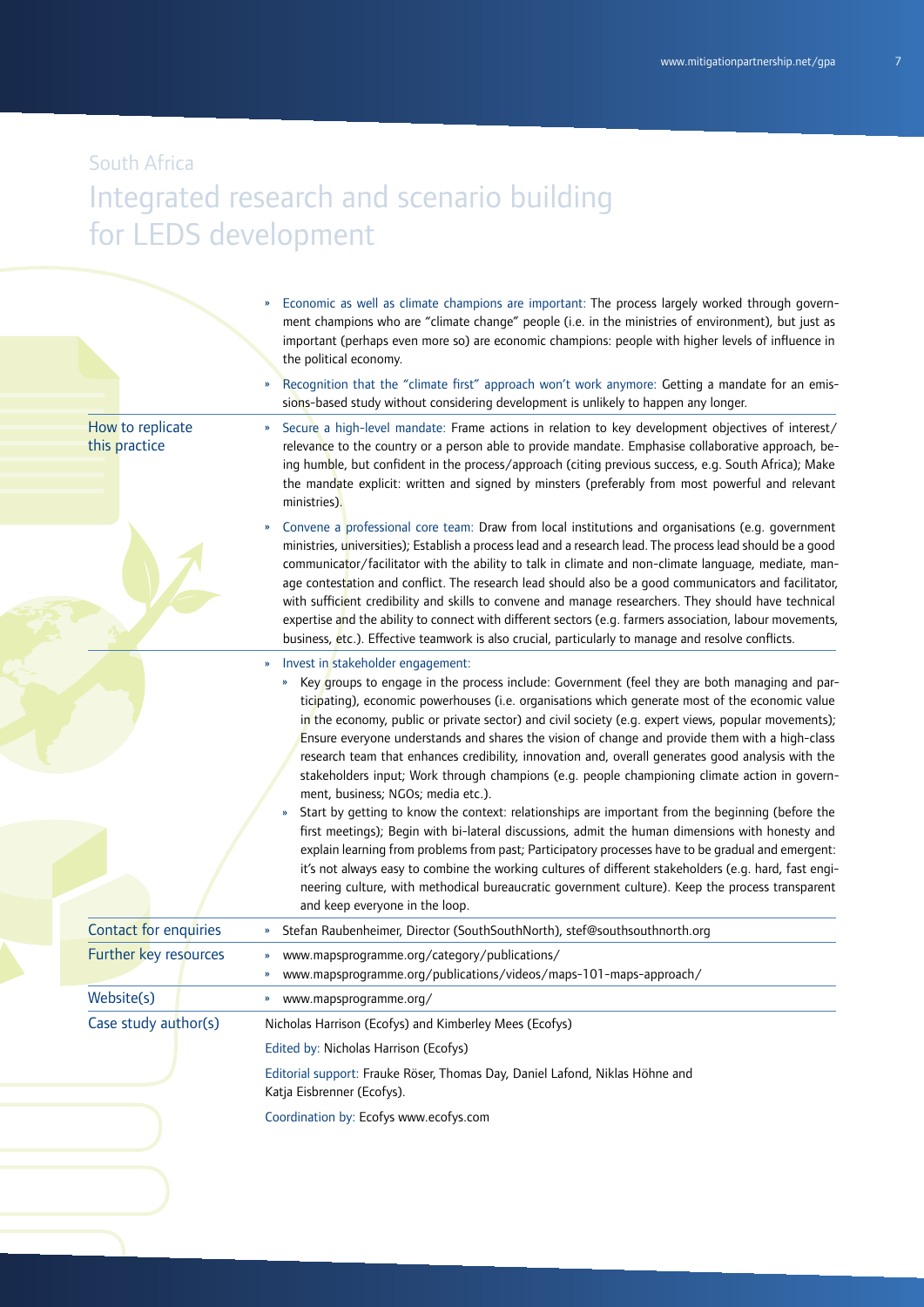| Case study contributor(s) | Stefan Raubenheimer, MAPS Director, SouthSouthNorth<br>$\boldsymbol{\mathcal{Y}}$<br>Marta Torres, MAPS Director, University of Cape Town<br>»<br>Hernan Blanco, Process Leader, MAPS Chile<br>»<br>Blaise Dobson, SouthSouthNorth<br>$\boldsymbol{\mathcal{Y}}$                                                                                                                                                                                                                                                                                                                                                                                                                                                                                                                                                                                                                                                                                                                                                                                                                                                                                                                                                                                             |
|---------------------------|--------------------------------------------------------------------------------------------------------------------------------------------------------------------------------------------------------------------------------------------------------------------------------------------------------------------------------------------------------------------------------------------------------------------------------------------------------------------------------------------------------------------------------------------------------------------------------------------------------------------------------------------------------------------------------------------------------------------------------------------------------------------------------------------------------------------------------------------------------------------------------------------------------------------------------------------------------------------------------------------------------------------------------------------------------------------------------------------------------------------------------------------------------------------------------------------------------------------------------------------------------------|
| <b>References</b>         | ESMAP, 2009. Low Carbon Growth Country Studies-Getting Started. Experience from Six Countries,<br>$\boldsymbol{\mathcal{D}}$<br>Washington: The International Bank for Reconstruction and Development/The World Bank Group.<br>Hallowes, D., 2008. A critical appraisal of the LTMS, Johannesburg: Sustainable Energy and Climate<br>Change Project (SECCP) of Earthlife Africa.<br>Mitigation Action Plans & Scenarios (MAPS), 2011. Projects. [En ligne] Available at:<br>www.mapsprogramme.org/category/projects/ [Accès le 28 January 2014].<br>Mitigation Action Plans & Scenarios (MAPS), 2013. MAPS International. [En ligne] Available at:<br>www.mapsprogramme.org/category/projects/south-africa-projects/ [Accès le 28 January 2014].<br>Raubenheimer, S., 2007. Long Term Mitigation Scenarios: Process Report, Pretoria: Department of<br>»<br>Environment Affairs and Tourism.<br>Raubenheimer, S., 2011. South Africa's Long Term Mitigation Scenarios: Background [Interview]<br>»<br>(26 November 2011).<br>» Scenario Building Team, 2007. Long Term Mitigation Scenarios: Scenario Document, Pretoria:<br>Department of Environment Affairs and Tourism.<br>Winkler, H., 2007. Long-Term Mitigation Scenarios: Project Report, Cape Town: |
|                           | Energy Research Center - University of Cape Town.<br>Winkler, H., 2012a. Sequencing in South Africa's Long Term Mitigation Scenarios [Interview]<br>(20 August 2012a).<br>Winkler, H., 2012b. LTMS: Research and Stakeholder Interaction [Interview] (23 October 2012b).<br>Energy Sector Management Assistance Program (ESMAP) and Carbon Finance-Assist Program<br>(CF-Assist), 2009. Low Carbon Growth Country Studies-Getting Started. Experience from Six<br>Countries, Washington: The International Bank for Reconstruction and Development/The World<br>Bank Group.                                                                                                                                                                                                                                                                                                                                                                                                                                                                                                                                                                                                                                                                                  |
|                           | Hallowes, D., 2008. A critical appraisal of the LTMS, Johannesburg: Sustainable Energy and<br>$\boldsymbol{\mathcal{V}}$<br>Climate Change Project (SECCP) of Earthlife Africa.<br>Mitigation Action Plans & Scenarios (MAPS), 2011. Projects. [En ligne] Available at:<br>»<br>www.mapsprogramme.org/category/projects/ [Accès le 28 January 2014].<br>Mitigation Action Plans & Scenarios (MAPS), 2013. MAPS International. [En ligne] Available at:<br>»<br>www.mapsprogramme.org/category/projects/south-africa-projects/ [Accès le 28 January 2014].<br>Raubenheimer, S., 2007. Long Term Mitigation Scenarios: Process Report, Pretoria:<br>»<br>Department of Environment Affairs and Tourism.<br>Raubenheimer, S., 2011. South Africa's Long Term Mitigation Scenarios: Background [Interview]<br>»<br>(26 November 2011).<br>Scenario Building Team, 2007. Long Term Mitigation Scenarios: Scenario Document, Pretoria:<br>Department of Environment Affairs and Tourism.<br>Winkler, H., 2007. Long-Term Mitigation Scenarios: Project Report, Cape Town:<br>Energy Research Center - University of Cape Town.<br>Winkler, H., 2012a. Sequencing in South Africa's Long Term Mitigation Scenarios [Interview]<br>(20 August 2012a).<br>»           |
|                           | Winkler, H., 2012b. LTMS: Research and Stakeholder Interaction [Interview] (23 October 2012b).                                                                                                                                                                                                                                                                                                                                                                                                                                                                                                                                                                                                                                                                                                                                                                                                                                                                                                                                                                                                                                                                                                                                                               |